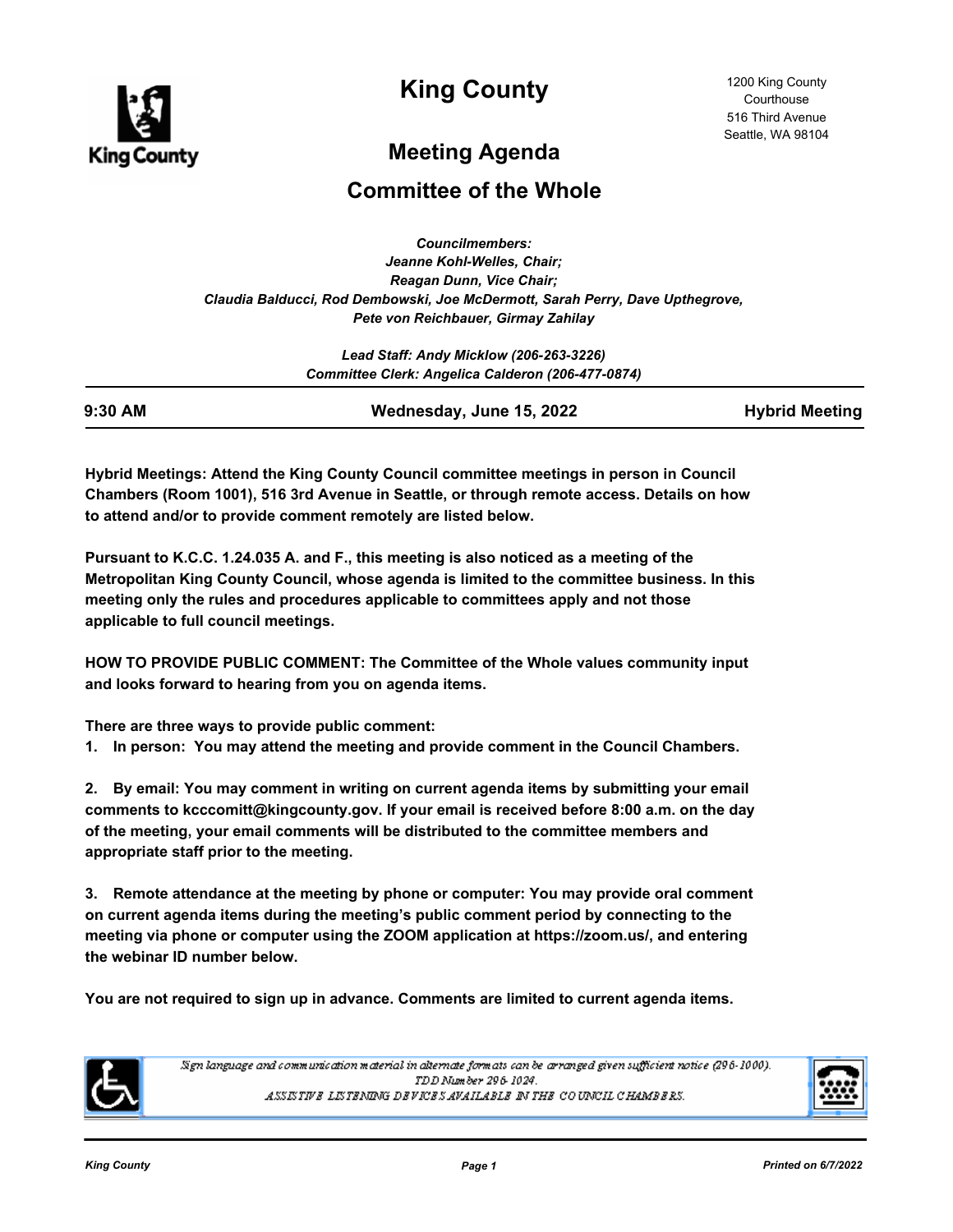**You have the right to language access services at no cost to you. To request these services, please contact our Language Access Coordinator, Deandra Stanley at 206-477-7707, or Deandra.stanley@kingcounty.gov by 10:00 a.m. the day prior to the meeting.**

**CONNECTING TO THE WEBINAR: Webinar Meeting ID: 861 6509 0049**

**If you do not have access to the ZOOM application, you can connect to the meeting by calling 1 253 215 8782 and using the Webinar ID. Connecting in this manner, however, may impact your ability to be unmuted to speak.** 

**HOW TO WATCH/LISTEN TO THE MEETING REMOTELY: There are several ways to watch or listen in to the meeting:**

**1) Stream online via this link: https://livestream.com/accounts/15175343/events/4485487, or input the link web address into your web browser.**

**2) Watch King County TV Channel 22 (Comcast Channel 22 and 322(HD), Wave Broadband Channel 22)**

**3) Listen to the meeting by telephone – See "Connecting to the Webinar" above.**

**To help us manage the meeting, if you do not wish to be called upon for public comment please use the Livestream or King County TV options listed above, if possible, to watch or listen to the meeting.**

#### **1. Call to Order**

**2. Roll Call**

#### **3. Approval of Minutes**

*Minutes of June 1, 2022 meeting.*

#### **4. Public Comment**

### **Briefing**

#### **5.** [Briefing No. 2022-B0079](http://kingcounty.legistar.com/gateway.aspx?m=l&id=/matter.aspx?key=23179)

Harborview Annual Report

*Sommer Kleweno Walley, CEO, Harborview Medical Center Steffanie Fain, President, Board of Trustees, Harborview Medical Center Leslie Harper-Miles, Harborview Capital Bond Program Director*